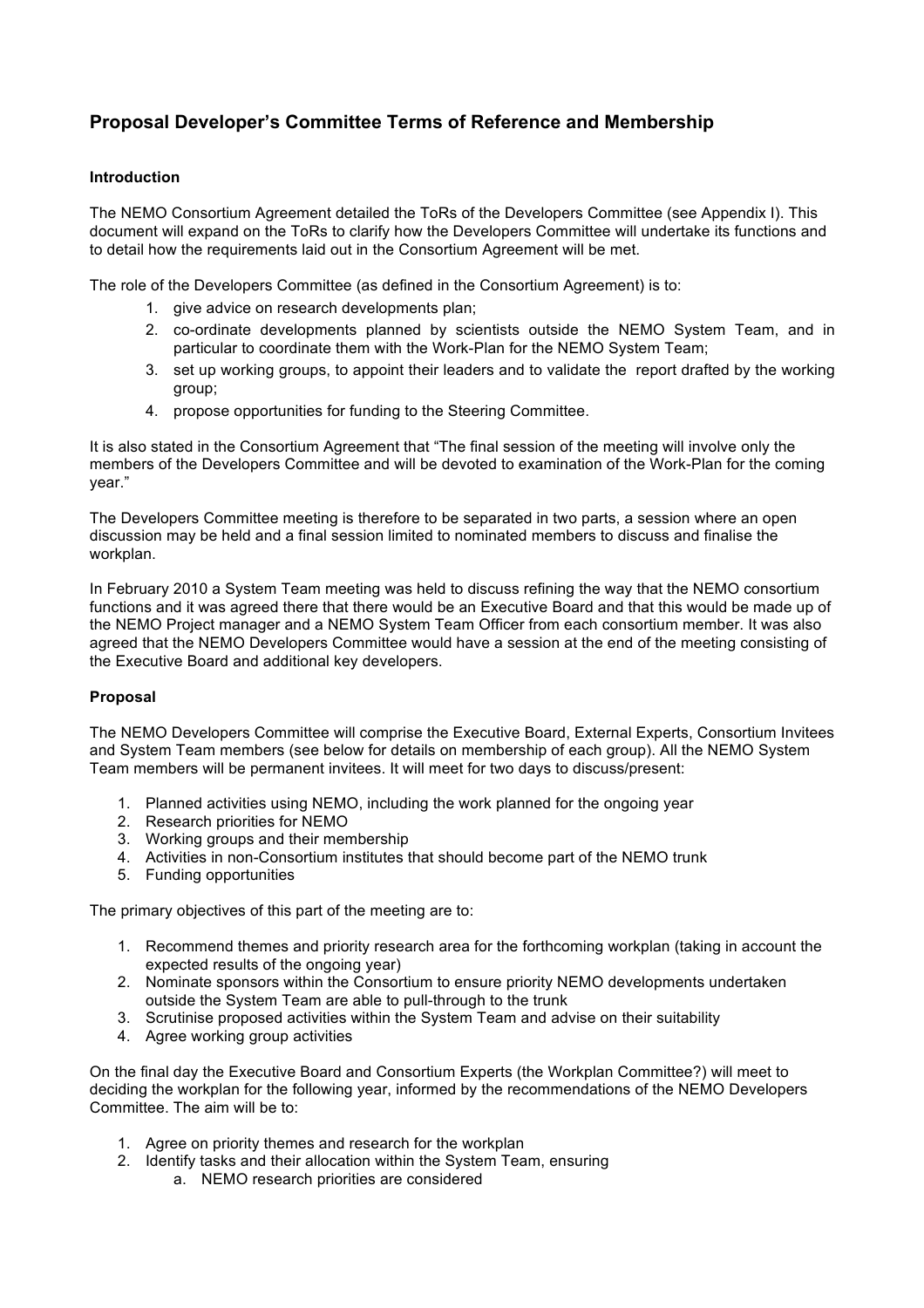- b. overlap of activity is minimised
- c. external activities are "sponsored" by an appropriate Consortium member to ensure they will be pulled through to the NEMO system
- d. activities are achievable and timetabled for inclusion at appropriate times
- e. the resource to undertake agreed activities is available
- 3. Draft a workplan
- 4. Agree a timetable for finalisation of the workplan

The Developers Committee should meet in October to ensure a finalised workplan and proposals for working groups available for approval by the NEMO Steering Committee in November.

### **Group Membership**

#### *The Executive Board*

The Executive Board is made up of the NEMO Project Manager, NEMO Scientific Leader and a NEMO System Team Officer from each consortium member. For 2010 these will be:

| <b>Role</b>                 | <b>Name</b>     | <i><b>Institute</b></i> |
|-----------------------------|-----------------|-------------------------|
| <b>NEMO Project Manager</b> | Claire Lévy     | <b>LOCEAN</b>           |
| NEMO Scientific Leader      | Gurvan Madec    | LOCEAN/NOC              |
| NEMO System Team Officer    | Andrew Coward   | NOC.                    |
| NEMO System Team Officer    | Clément Bricaud | Mercator                |
| NEMO System Team Officer    | lan Culverwell  | Met Office              |
| NEMO System Team Officer    | Rachid Benshila | <b>LOCEAN</b>           |

#### *External Experts*

The External Experts should be chosen as scientists who, in particular, are able to give advice on research plans and who can co-ordinate developments of NEMO outside the NEMO System Team.

The external experts have two roles, to provide expert advice and to represent the broader community in their expert area. It is important that they are able to make recommendations and give advice that represents the community at large, and it is expected that they will have consulted within their community regarding the priority of activities for NEMO before the meeting.

For 2010 the external experts will be:

| <b>Expert area</b>            | <b>Name</b>             | <b>Institute</b>          |
|-------------------------------|-------------------------|---------------------------|
| Ocean dynamics                | Anne-Marie Tréguier     | LPO France                |
| Sea-ice                       | <b>Thierry Fichefet</b> | <b>UCL Belgium</b>        |
| Biogeochemistry               | Laurent Bopp            | <b>LSCE France</b>        |
| Regional modelling            | Frédéric Dupont         | DFO-MPO Canada            |
| Shelf modelling               | Hedong Liu              | <b>NOC United Kingdom</b> |
| Assimilation                  | <b>Arthur Vidart</b>    | <b>LJK France</b>         |
| High resolution configuration | Jean-Marc Molines       | <b>CNRS France</b>        |
| Coupled models                | K. Mogensen             | <b>ECMWF Europe</b>       |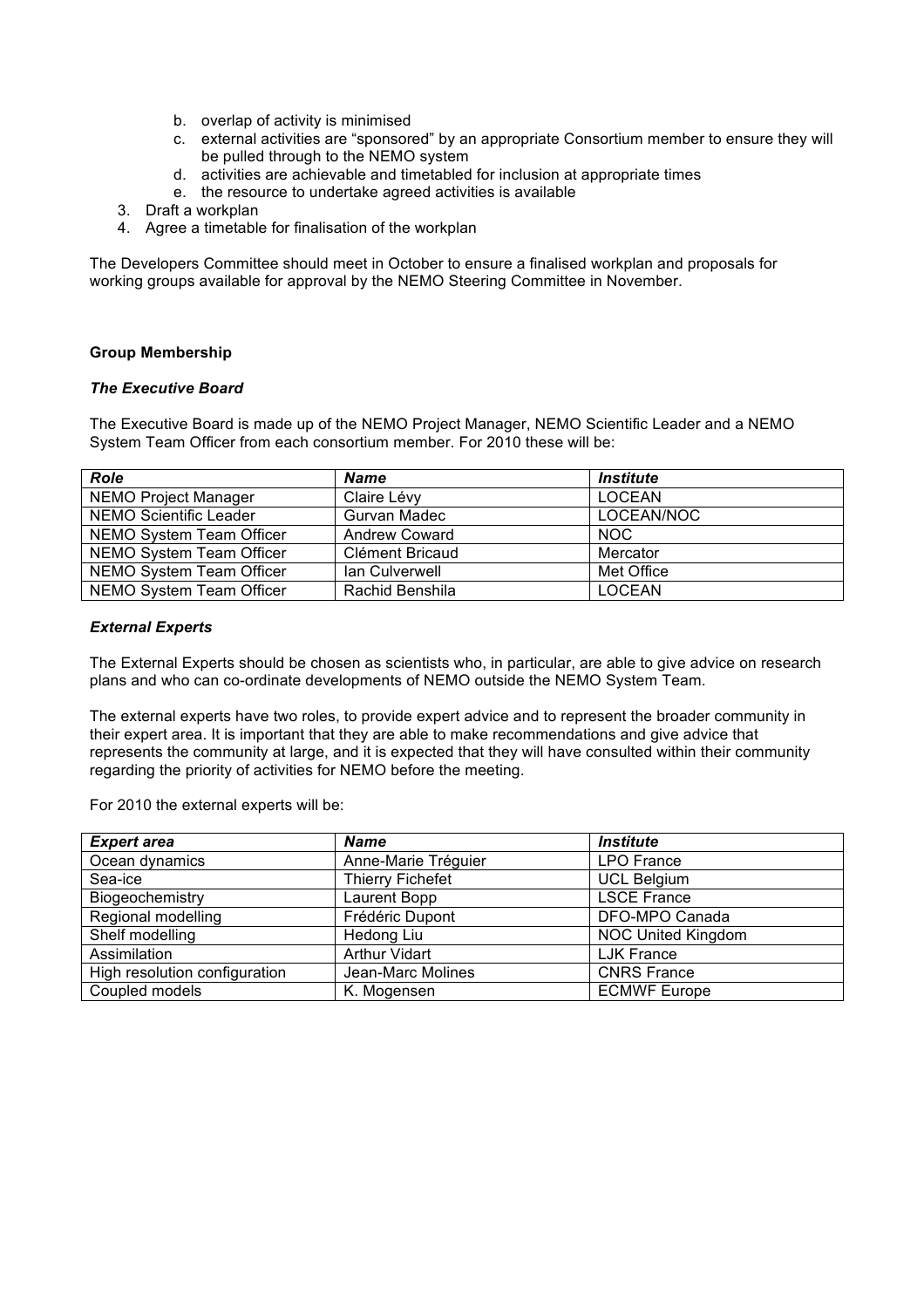## *Consortium Experts*

Each consortium member can propose experts from their institute to complement the group (with a maximum of 2 per institute). These "consortium experts" are chosen to cover the different fields of expertise required by NEMO, and with the appropriate level of responsibility to enable decisions to be made.

| <b>Name</b>  | <i><b>Institute</b></i> |
|--------------|-------------------------|
| Joel Hirschi | <b>NOC</b>              |
| Hedong Liu   |                         |
|              | Mercator                |
| John Siddorn | Met Office              |
|              | <b>CNRS</b>             |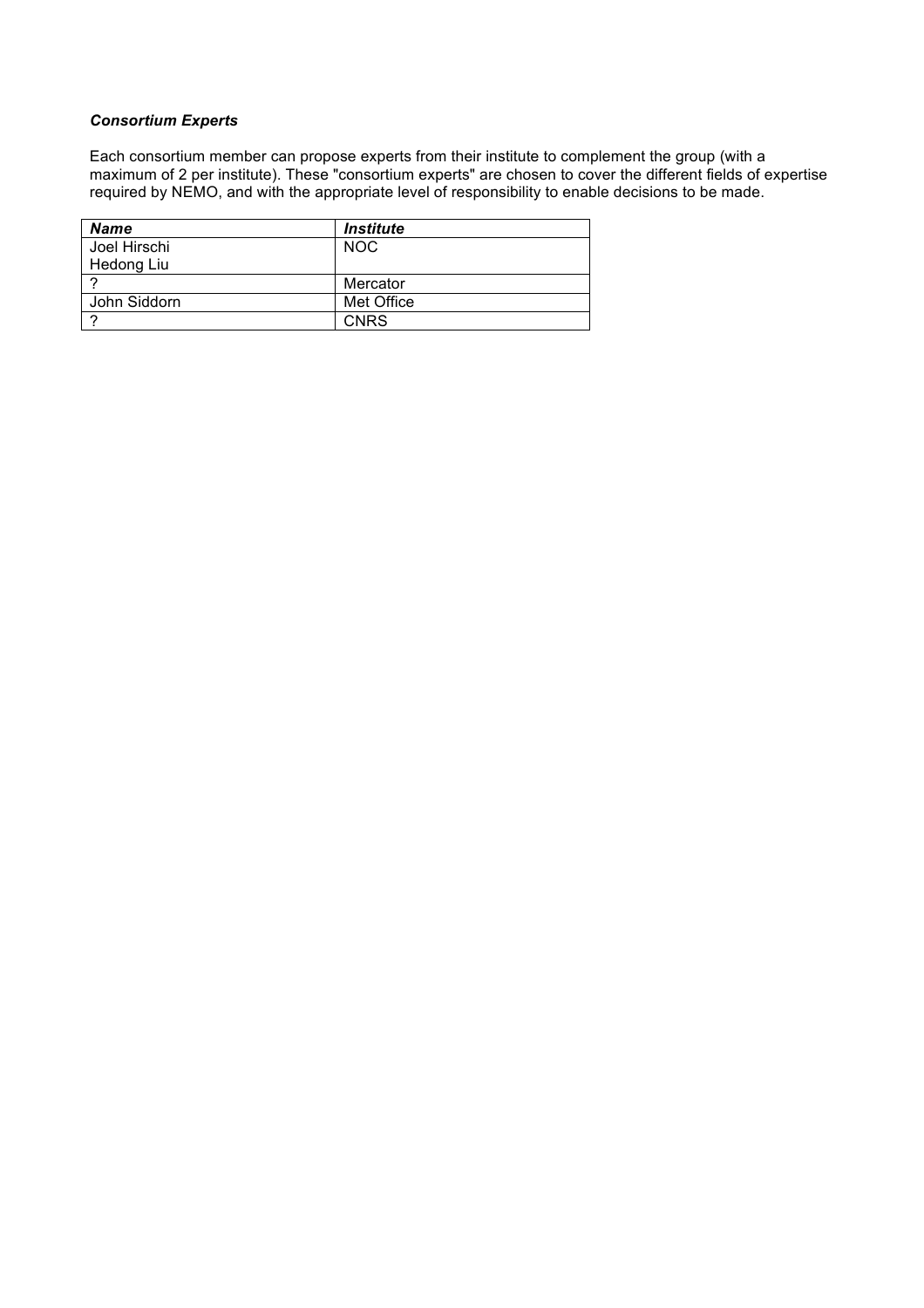# **Appendix: Extract from the NEMO Consortium Agreement detailing the agreed role of the Developers'Committee**

# **4.4.1 Role**:

The Developers Committee is responsible for ensuring that the most useful developments in the research and operational community are integrated into NEMO System. Its roles are:

- i) to give advice on research developments plan;
- ii) to co-ordinate developments planned by scientists outside the NEMO System Team, and in particular to coordinate them with the Work-Plan for the NEMO System Team;
- iii) to set up working groups, to appoint their leaders and to validate the report drafted by the working group;
- iv) to propose opportunities for funding to the Steering Committee.

## **4.4.2 Composition**

The Developers Committee is composed of leading ocean modelling scientists, having complementary and necessary expertise for the development of NEMO.

The list of members shall be approved on an annual basis by the Steering Committee and will be attached in Schedule 2.

According to the agenda, any expert may be invited to attend meetings of the Developers Committee. The invitees will be suggested by the NEMO System Team.

## **4.4.3 Chairpersons of the Developers Committee**

The Developers Committee will be chaired by the NEMO Scientific Leader and the NEMO Project Manager.

### **4.4.4 Meetings**

The chairpersons set the agenda for the meetings of the Developers Committee and chair meetings of the Developers Committee.

The chairpersons shall give each of the member of the Developers Committee at least thirty (30) calendar days written advance notice of such meetings or fifteen (15) calendar days notice in case of extraordinary meetings.

Should a member of the Developers Committee suggest adding a discussion point/resolution to the proposed agenda, it shall give written notice thereof to all others members at least seven (7) calendar days prior to the meeting date.

The chairpersons shall draft the minutes of each meeting and shall dispatch them to all members within fifteen (15) calendar days of the concerned meeting.

The minutes shall be considered as accepted by the members if, within fifteen (15) calendar days from receipt thereof, no member present or represented at the said meeting has objected in writing to the chairpersons.